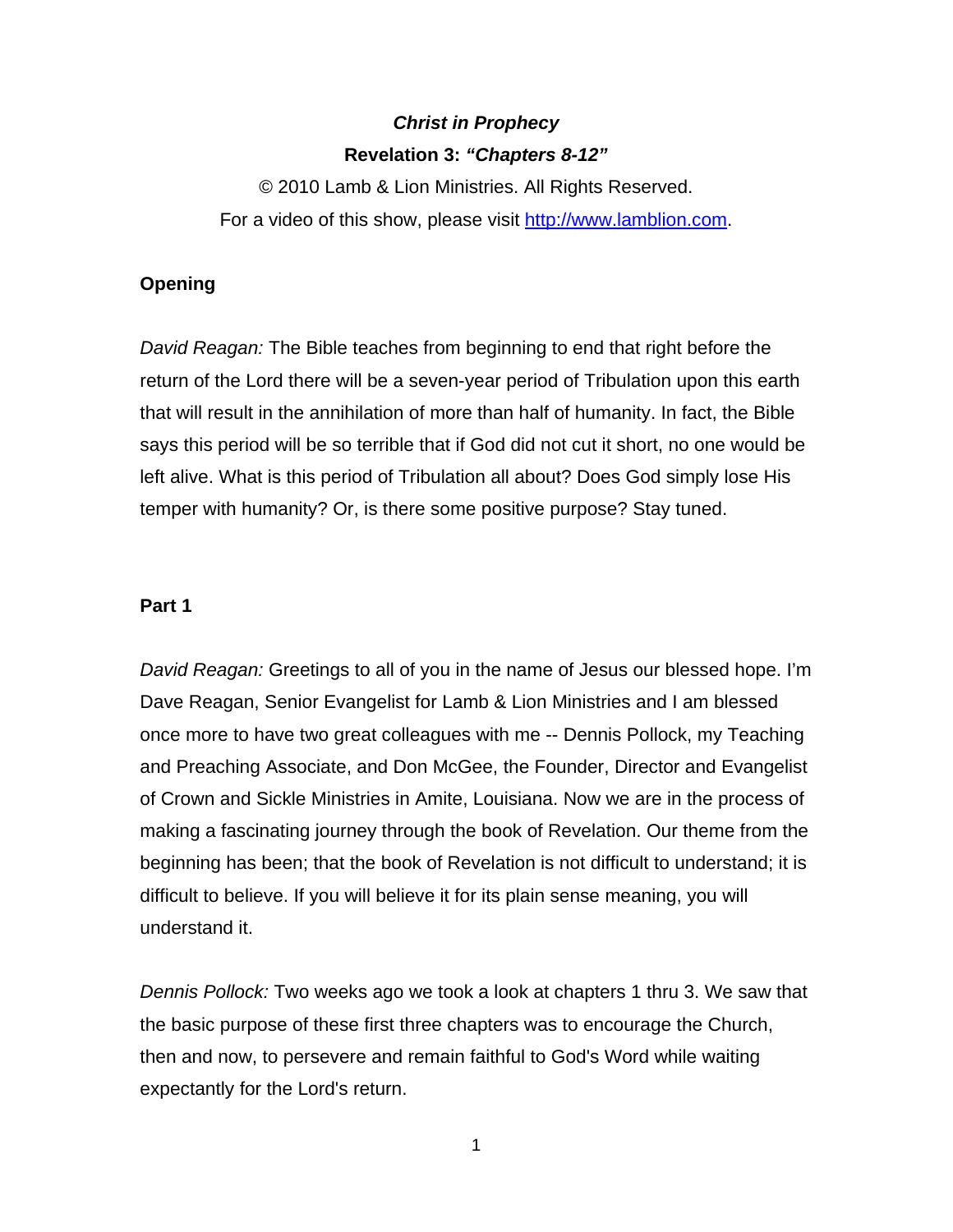*Don McGee:* Last week we surveyed chapters 4 thru 7. In chapters 4 and 5 we read about John experiencing a rapture when he was transported from earth to the Throne Room of God. And we read about how he received assurance that God is on His throne and in complete control, orchestrating all the evil of mankind to the triumph of His Son, Jesus.

*Dennis Pollock:* Then, in chapter 6 we encountered the beginning of the seven years of Tribulation that will bring the Church Age to a close. We discovered that one-fourth of humanity will die in the opening years of the Tribulation as the Antichrist launches a war to conquer the earth.

*Don McGee:* We concluded last week by looking at chapter 7, it is an interlude chapter designed to encourage the reader. It indicates that 144,000 born again Jews will evangelize the world, resulting in a great harvest of souls, most of whom will die as martyrs for Christ.

*David Reagan:* This week we are going to survey chapters 8 thru 12. With chapter 8 the action resumes with the pouring out of the second series of judgments upon Mankind -- the trumpet judgments. Let's look first at a segment of my video teaching program called, "Revelation Revealed," and then we will return here for a discussion of some of the issues that are raised in these particular chapters.

## **Part 2**

*David Reagan:* As we come to chapter 8 we're still in the first half of the Tribulation, and God's judgments resume. It says there is silence in Heaven for half an hour. It's as if all of Heaven is holding its breath before the pouring out of another series of terrible judgments. In chapter 8:7, the new series of judgments,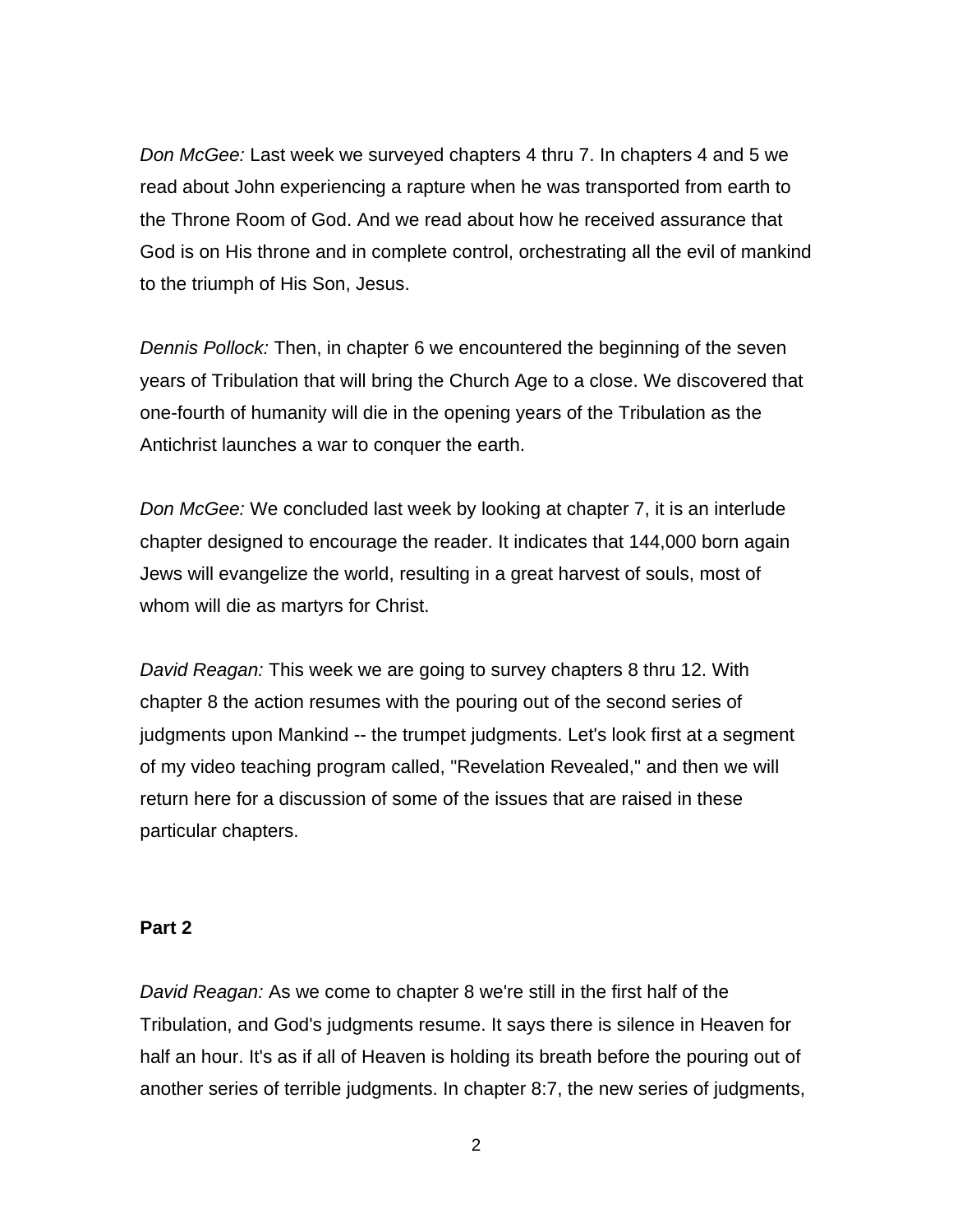the trumpet judgments, begin to fall very quickly. They begin with hail and fire mixed with blood being thrown down to the earth. And incredibly, one-third of the earth is burned up and one-third of the earth's waters are polluted. Until recently, most commentators interpreted these trumpet judgments to be supernatural acts of God, and you know they could be. However, when God pours out His wrath, He often does so by relaxing his restraints on human behavior, unleashing people to destroy themselves. This process is clearly outlined in Romans chapter 1, where we are told that when a society rebels against God and refuses to repent, the Lord will step back, lower His hedge of protection, and allow evil to take its course.

I believe God's restraining hand is the only reason nuclear weapons have not been used since World War II. And speaking of nuclear weapons, I think it is significant that we are the only generation that has ever lived that has the capacity to bring upon ourselves the enormous destruction described in Revelation. This is due to the development of nuclear weapons and intercontinental ballistic missiles. The power of these weapons is absolutely breathtaking. For example, one nuclear submarine today carries more firepower than all the bombs dropped during World War II. I believe chapter 8 is a first century man's description of a nuclear holocaust. Verse 12 says that one-third of the light of the sun, moon and stars is blocked out. And you know that is exactly what would happen in a nuclear holocaust because so much debris would be sucked up into the atmosphere by the explosions. The dense cloud that would be produced would cause temperatures to plummet below freezing all over the world, causing many people to freeze to death. And that same cloud would be carrying nuclear radiation, which is probably the reason that we are told in Revelation 16:2 that by the end of the Tribulation, people's bodies will be covered with sores that will not heal. In short, after the nuclear holocaust described in chapter 8, the living will envy the dead.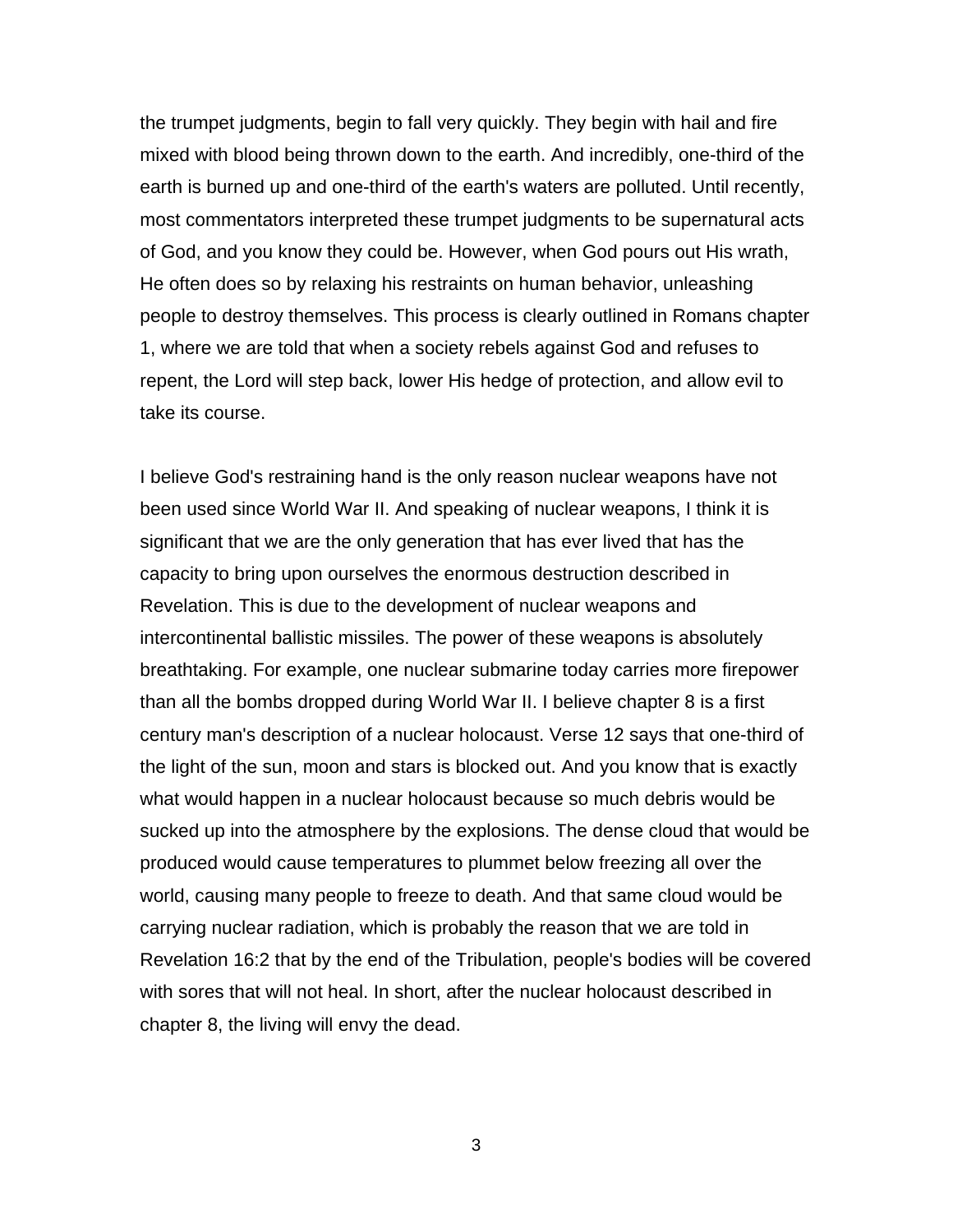Jesus himself may have been referring to the age of nuclear weapons when He declared that one of the characteristics of the end times would be, "Men fainting from fear over the expectation of the things which are coming upon the world; for the powers of the heavens will be shaken."

The trumpet judgments continue in chapter 9 with a plague of demonic locusts. They inflict a sting that causes people to suffer so terribly that they long for death, but they cannot die. Their torment continues for five months. The locusts are empowered to inflict their suffering upon all people except the 144,000 Jews who have been sealed by God. When the sixth trumpet is blown, an army of 200 million is let loose. This terrible scourge proceeds to kill one-third of those left alive after the seal judgments. Combined with the one-fourth of humanity that died in the war of the seal judgments, this means that one-half of the world's population will be killed in the first half of the Tribulation. Folk's, that's three billion people in today's terms!

I believe this army of 200 million is the same as the one mentioned in the book of Daniel where it states that an army will march against the Antichrist from the east. Daniel says that when the Antichrist hears of this army, the news will greatly disturb him, and he will retreat to a place, "between the seas" where he will prepare to confront the army. That place, between the Sea of Galilee and the Mediterranean Sea, would be of course the valley of Jezreel, or the Valley of Armageddon, as it is called in Revelation 16:16. I believe this passage in Daniel indicates that the nations of Asia will revolt against the Antichrist. As they march across Asia, they're going to slaughter one-third of humanity. And when they reach the Euphrates River at the end of the Tribulation, it will be dried up to allow them to cross into the valley of Armageddon where they will attack the armies of the Antichrist. That's when the Lord will return.

Chapter 9 ends on a very sad note. We are told that despite the unparalleled carnage of the trumpet judgments, "The rest of mankind, who were not killed by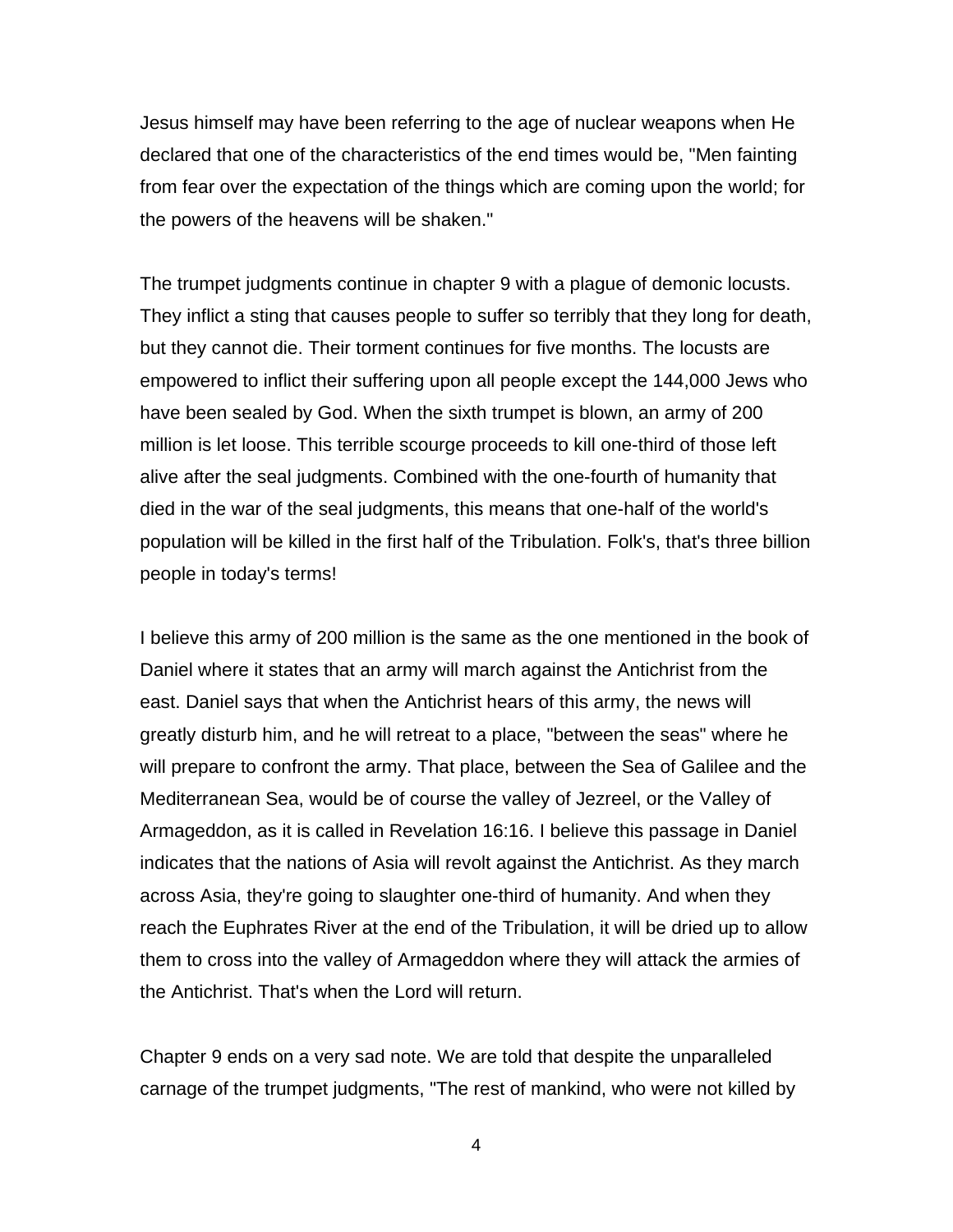these plagues, did not repent of their works of their hands, so as not to worship demons, and the idols and they did not repent of their murders, nor of their sorceries, nor of their immorality, nor of their thefts."

At this point in the Tribulation, it's as if man is shaking his fist at God. As Billy Graham has often said, "The same sun that melts the butter hardens the clay." The Gospel sometimes melts hearts and sometimes hardens hearts depending upon whether or not the person is willing to receive the message, the same is true of the judgments of God.

As we arrive at chapter 10 the chronological action stops once again. This is what I call "the rhythm" of the book of Revelation. The action builds, the terror mounts, it gets worse and worse and worse, and then, all of a sudden, it comes to a screaming halt, and a parenthetical passage is inserted to assure us that everything is going to work out all right. After all, by the time you get to the end of chapter 9 the world situation looks pretty grim.

So, chapter 10 is a parenthesis that presents another flash-forward so that the reader can be assured that everything is going to turn out okay in the end. John suddenly sees a very unusual angel. What the Bible calls a "strong angel." The angel is clothed with a cloud, he has a rainbow upon his head, his face is like the sun, and his feet are like pillars of fire. I don't think there's much doubt who this is. This mighty angel is Jesus, the point is not that Jesus is an angel, because we know from the Bible that He is God in the flesh. He is therefore greater than all the angels, and that's the reason that we are told in Hebrews 1 that the angels worship Him. He's existed forever, whereas the angels were created. The imagery here is based upon the Old Testament passages that present Jesus in His pre-incarnate state as, "the Angel of the Lord," which is a term of endearment. We know this is Jesus because He is clothed with a cloud, which is a representation of the Shekinah glory of God. Further, He has a rainbow upon His head, and we saw in chapter 4 that's the symbol of faithfulness that crowns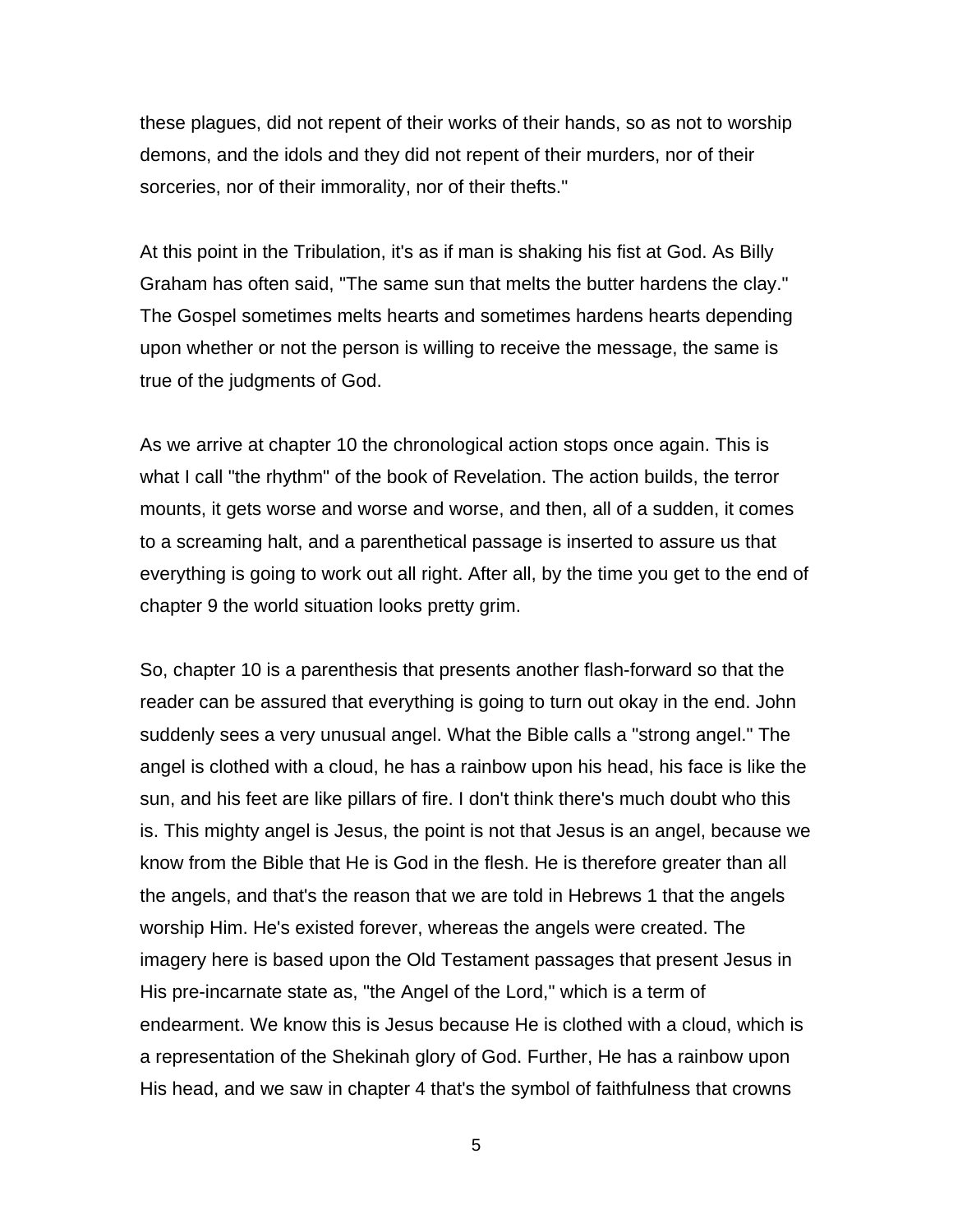the throne of God. His face is like the sun, that's right out of the description of Jesus in chapter 1, as is the reference to His feet being like pillars of fire. The clue that clinches the angel's identity is in verse 2 where we are told that He has a little scroll in His right hand, which He holds up as He claims possession of the earth. In chapter 5 we learned that Jesus was the only one in all the universe who was qualified to take that scroll from the hand of God the Father. What we have here is another flash-forward to the end of the Tribulation to assure us that everything is going to turn out all right. Jesus is going to return in triumph to claim the earth for the children of God.

In chapter 11 the tribulation action resumes in the city of Jerusalem. In verse 3 we are introduced to two witnesses of God who are referred to symbolically as olive trees and lamp stands because they proclaim the light of God's Word in the power of God's Spirit. No one knows for sure who these men are, but based upon the miracles they perform, they could be Elijah and Moses. But, I think it is more likely they will be Elijah and Enoch. I say that because they are the only two men that were raptured to Heaven and thus did not experience death. And further, they are representatives of all of mankind, because Elijah prophesied to the Jews whereas Enoch was a prophet to the Gentiles. Whoever they may be, they will preach the word with great power during the first half of the Tribulation.

And then, in the middle of the Tribulation when the Antichrist reveals himself, he will kill these two great witnesses, and their bodies will lie in the streets of Jerusalem for three and a half days as the whole world rejoices. Think of it, the earth will be so evil that people will rejoice over the death of these two righteous men. But after three and a half days, they will suddenly be resurrected and caught up to the heaven before the eyes of all mankind as the world watches on television. At that point, God shakes Jerusalem with a terrible earthquake in retribution, and some of the inhabitants are so terrified that they turn their hearts to God.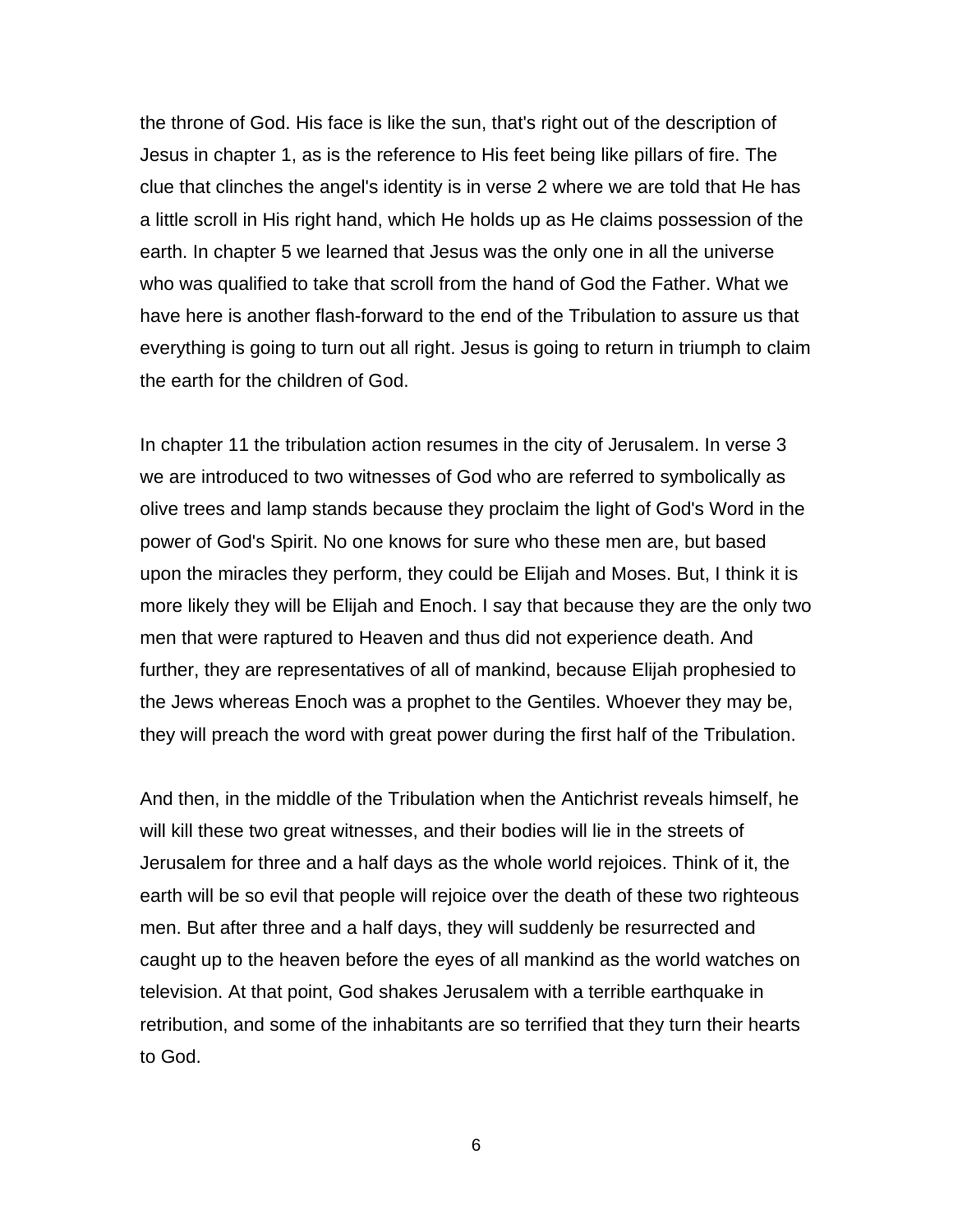We come now to chapter 12, one of the most crucial chapters in the book because it explains what Revelation is all about. The first six verses of chapter 12 constitute another one of those parenthetical passages. But unlike the previous ones we have run across, this one is a flashback rather than a flash-forward. It is designed to help us better understand what the Tribulation is all about. What the chapter in effect says is that the Tribulation is the consummation of a cosmic battle between God and Satan that has been going on in the supernatural world since the revolt of man in the Garden of Eden. It reminds us that Satan tried to stop the first coming of the Messiah, just as he is now trying to prevent his second coming.

The chapter is full of symbols. Let's take a look at them. The first symbol in chapter 12 is, "a woman clothed with the sun, with the moon under her feet, and a crown of twelve stars over her head." Now many different interpretations have been given of this imagery. Some commentators claim that this woman represents the church. Catholics claim she is Mary, the mother of Jesus. Here is a classic example of why it is important to let the Bible interpret itself, wherever that is possible. The point is that this imagery comes right out of Joseph's dream in Genesis 37, where the sun stood for Jacob, the moon for Rachel, and the stars for Joseph's brothers. So, we can conclude that this woman represents the nation of Israel, the descendants of Jacob.

The woman is pregnant and is about to give birth. This refers to Israel providing the Messiah to the world. In verse 3, "a great red dragon," which is Satan, "tries to devour a male child" when he is born, which is, of course, exactly what Satan tried to do when he motivated king Herod to send his army to Bethlehem to kill all the babies at the time of Jesus' birth. But the male child, Jesus, is "caught up to God and to his throne," a reference to the ascension of Jesus.

And then the passage says He is in Heaven waiting, "to rule over all the nations with a rod of iron." These verses remind us that there is a great cosmic battle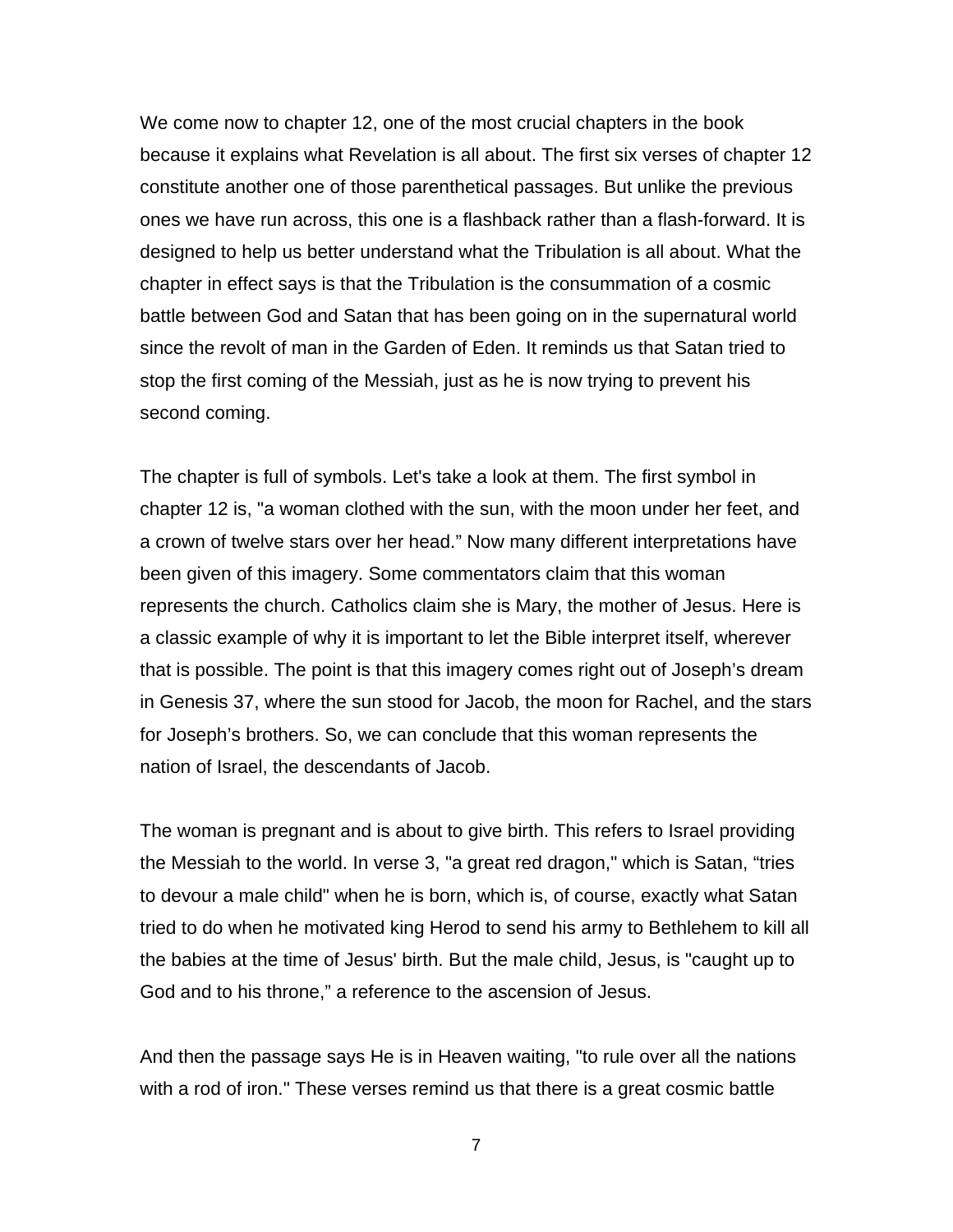going on over the dominion of planet earth. You see, God originally gave that dominion to man, but it was stolen by Satan when Adam and Eve gave in to his temptation and rebelled against God. Consequently, Satan is now, "the ruler of this world," and, "the whole world lies in the power of the evil one." But one of the reasons Jesus died on the cross was to make it possible for man to reassert his rightful dominion over the earth. This is one of the many delayed benefits of the cross, our glorified bodies being another one. Jesus will reclaim dominion over the earth when He returns at the end of the Tribulation.

In verse 7 of chapter 12 the action resumes once again. We are in the middle of the Tribulation, and Satan tries one last time to take the throne of God. The result is a war in Heaven. The archangel Michael and the angels under his command fight against Satan and his demonic angels. Satan loses the battle and is cast down to earth. His access to Heaven is cut off. Verse 12 tells us something absolutely remarkable. It says that Satan realizes at this point that his time is short. Folks, that means Satan knows Bible prophecy! But despite his knowledge, he continues to struggle because he has deceived himself into believing that he can obstruct God's plans and emerge victorious.

At this point it appears that Satan actually possesses the Antichrist, even as he possessed Judas. We are told in Revelation 13:2 that Satan gives to the Antichrist, "His power, his throne and his great authority." Daniel also says that the Antichrist's power will be mighty, "but not by his own power." The first thing that Satan does is to motivate the Antichrist to launch a great persecution of, "the woman who gave birth to the male child." In other words, he picks up where Hitler left off with a maniacal campaign to destroy the Jewish people. According to Daniel, the Antichrist will launch this holocaust by marching into the rebuilt temple in Jerusalem and stopping the sacrifices. He will set up an, "abomination of desolation," probably a statue of himself. And he will blaspheme God and declare himself to be God.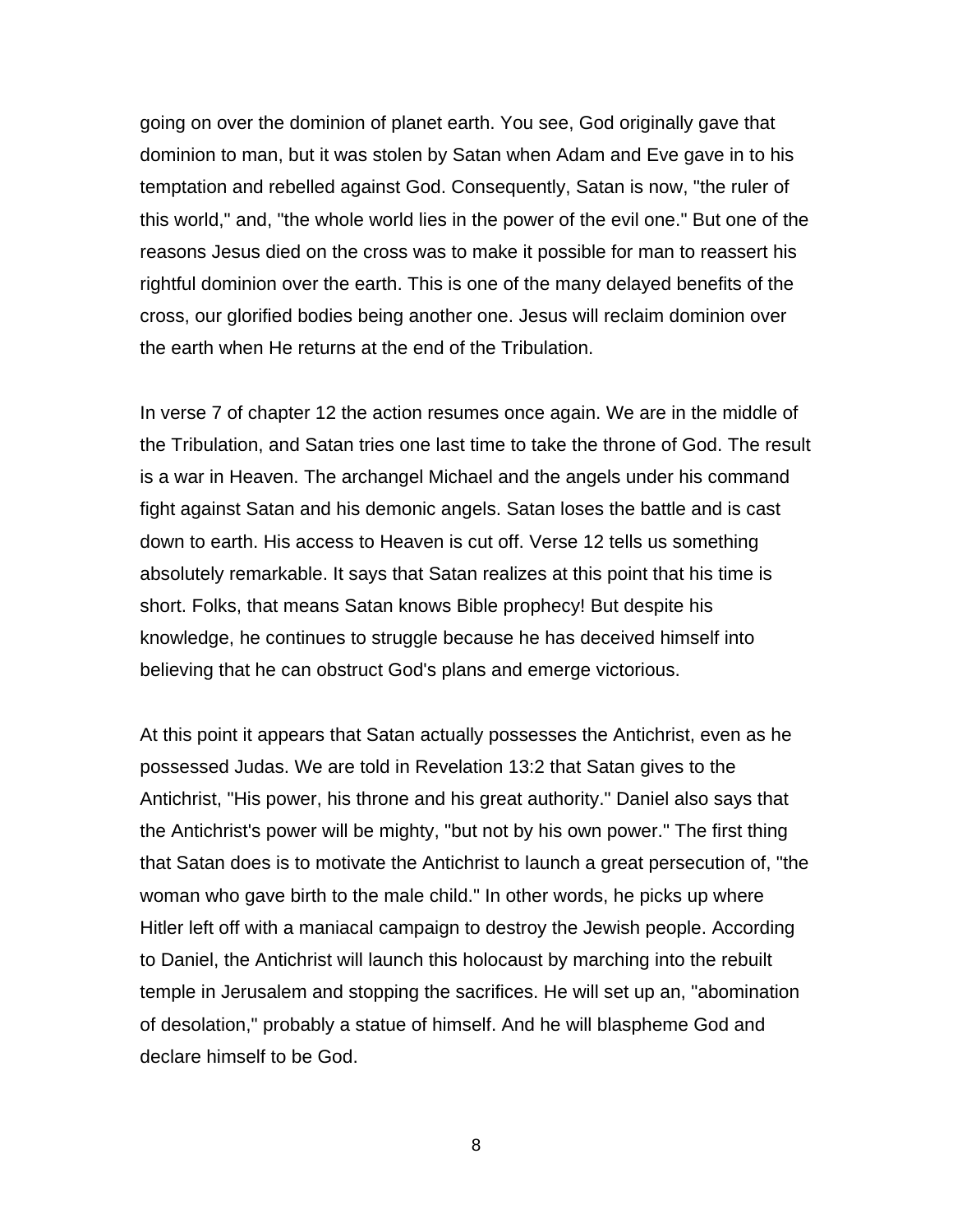The Jews, of course, will be horrified by these actions, and they will revolt. This will prompt the Antichrist to launch an all-out attack on the Jews worldwide. His purpose will be to annihilate every last one of them so that God cannot keep His promise to save a great remnant at the end of the Tribulation. Keep in mind that Satan hates the Jews with a passion. He hates them because they gave the world the Bible and the Messiah. He also hates them because they are God's chosen people -- chosen to be a witness of what it means to have a relationship with God. Another reason he hates them is because God has promised to save a great remnant of the Jews at the end of the Tribulation, and Satan does not want to see God fulfill that promise.

The Antichrist's extermination campaign in the middle of the tribulation prompts many Jews to flee, "into the wilderness" to a special place where they will be protected and nourished by God for, "a time and a times and a half times" -- a Jewish colloquialism for three and a half years. Daniel indicates the location of the wilderness safe place where the Jews will flee. He states that the Antichrist will conquer all the Middle East except Edom, Moab, and Ammon. These are areas that are all included in modern day Jordan. The wilderness hideaway in Jordan is likely to be the remarkable box-canyon city of Petra. It is a city whose buildings are carved out of the walls of the surrounding canyon. In its heyday, about 400 years before Christ, it contained a population of tens of thousands. Chapter 12 concludes by telling us that Satan is so enraged by God's protection of the Jewish remnant that he decides to, "make war with the rest of her offspring, who keep the commandments of God and hold to the testimony of Jesus" -- a reference to Messianic Jews in other parts of the world.

#### **Part 3**

*David Reagan:* Now the five chapters I just reviewed on the videotape program break into four parts. Chapters 8 and 9 take the judgments of God to the mid-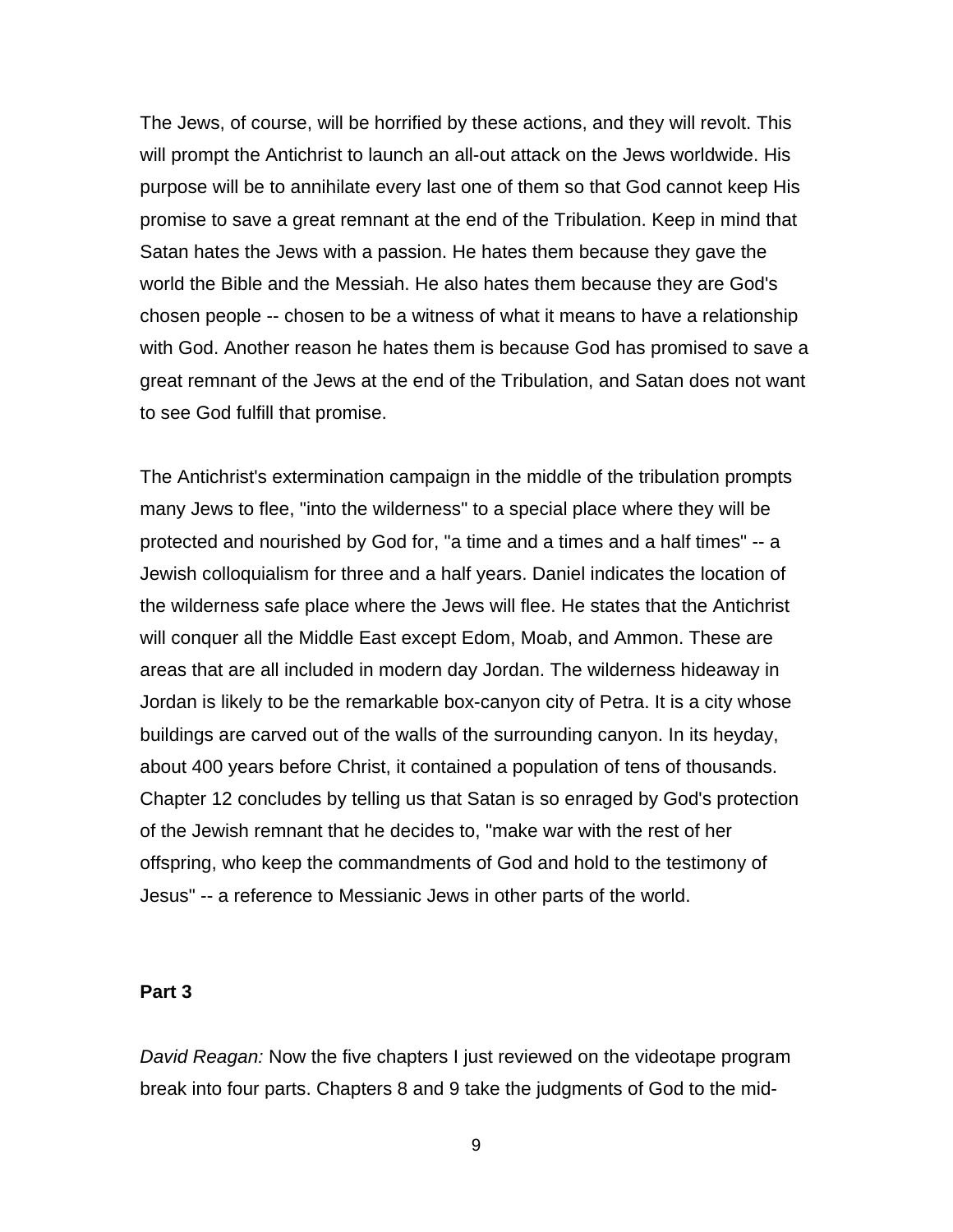point of the Tribulation. Chapter 10 gives us a flash-forward to the end of the Tribulation to assure us of Jesus' triumph. Chapter 11 introduces us to two witnesses of God who will call the world to repentance during the first half of the Tribulation. And then chapter 12 reminds us of the nature and purpose of the cosmic battle between God and Satan. It also summarizes the events that will occur in the middle of the Tribulation when Satan tries to take Heaven one last time. Well gentlemen, what impresses you most in these five chapters? Let's begin with you Dennis.

*Dennis Pollock:* Well Dave, there are a number of things, but one of the things that really stands out to me has to do with these angels that blow the trumpets, the shofars, the horrific judgments that come on the Earth. You have such things as the destruction of much of the vegetation that's on the Earth. Much of the life in the ocean is destroyed. Fresh water turns bitter and people die as a result of drinking it. Visibility is reduced and at one point it talks about a third of mankind killed on top of the fourth of mankind that's been killed, that we read about before.

*David Reagan:* That's another one and a half billion people.

*Dennis Pollock:* Again, a great example of, not so hard to understand, but hard to believe. I mean, who would want to believe the world is going to go through that kind of a thing. One of the things that amazes me and tells me we are getting close is that we have come, as a World, as a society, to the point where we can bring this on ourselves.

*David Reagan:* And we're the first generation that's ever been true of.

*Dennis Pollock:* Up to this point, up to the last 50 years or so, when people read this book and said, "You know, I believe it will happen," the only choice they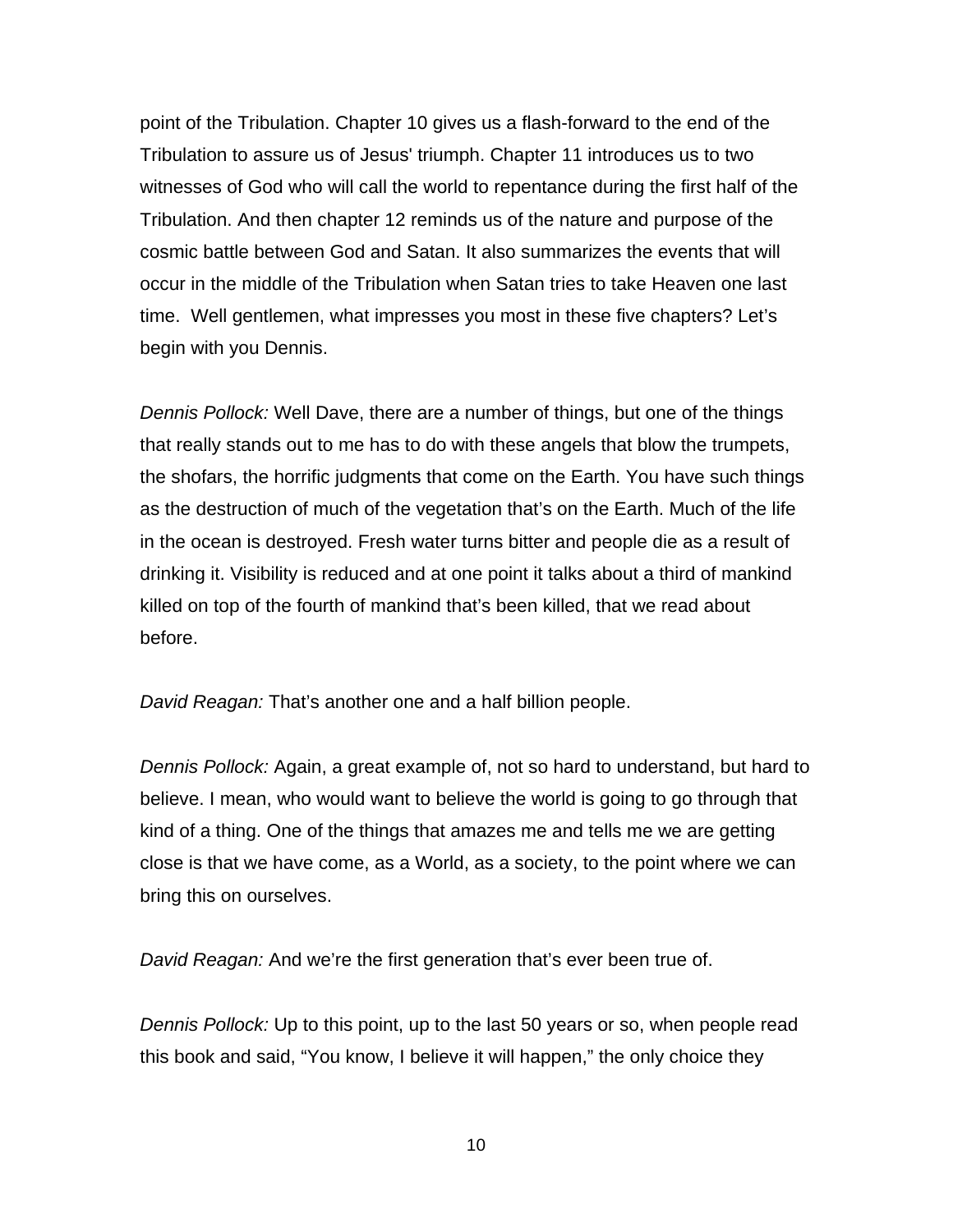pretty much had was to say, "God's up in Heaven just zapping these things down, He's just going to zap here and zap there."

*David Reagan:* All supernatural.

*Dennis Pollock:* Yeah, all supernatural. Suddenly we look at some of these things, the destruction of vegetation, the reduction of visibility, billions of people dying. We're saying, "Wait a minute, we could do this ourselves. This could be a nuclear holocaust." Of course Hal Lindsey, with his *Late Great Planet* Earth, was one of the first to popularize the idea that maybe just maybe this is a nuclear holocaust. One thing we can say for sure, it either is a nuclear holocaust, or it is something every bit as terrible. And so I think one of the signs of the times is we now have the technology. All God has to do is take His hand off and allow us to do what we probably would have done to ourselves long before, and that is begin to destroy one another.

*Don McGee:* And not only do we have the technology, but we have the human mindset that will allow us to destroy ourselves. Look at what He says in 9:20, "The rest of mankind who aren't killed by these plagues did not repent of the works of their hands." You know, Jesus had this problem when He was on the face of the Earth. He tried to do some miracles in His own hometown, in Nazareth, and the Bible says that He could do no miracles there or a lot of miracles there because they didn't have any faith, miracles, in the absence of faith, simply hardens the heart.

*David Reagan:* That's right.

*Don McGee:* And not only that, if you look at what else is…

*David Reagan:* Well, before go on, let me just say that I'm glad you mentioned that particular verse because it reminds me of a point that Billy Graham often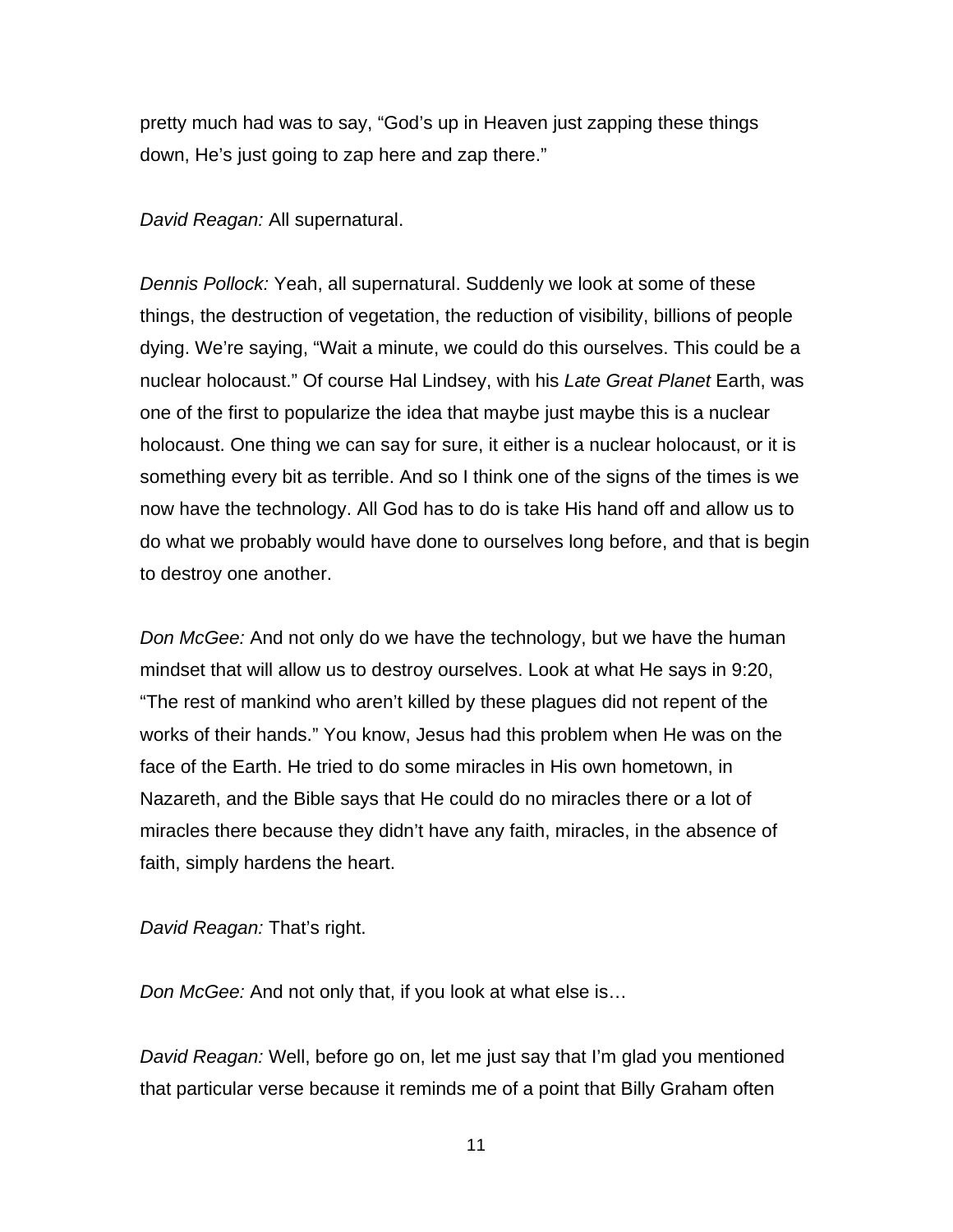makes in his preaching. He talks about how the same sun that melts the butter hardens the clay. And the same with the Tribulation, with the judgments of God, some of the people, it will melt their hearts and they will repent and accept Jesus as their Messiah. But for the vast majority of mankind, it appears it's just going to cause them to double up their fists and curse God.

*Don McGee:* They're doing it now, their cursing God now. Look at who is the object of oppression, more than any other group in the world. Whether you're talking about in China, or any Muslim country, it's the Christian, it's the Christian. And even in this country, we are ridiculed, when such ridicule would call down the fires of Heaven if it were another group, but not so with Christians.

*Dennis Pollock:* We're not the politically correct crowd, for sure.

*David Reagan:* I mean you can't say anything against blacks or against homosexuals or against Jews. But Christians – open season.

*Don McGee:* That's right, license always.

*Dennis Pollock:* You know one of the things that really strikes me in this chapter is a very short little statement that every time I read it, it just hits me so hard. It says, "The nations were angry, and Your wrath has come." It's like, you know, we've seen the anger of the nations. We live in an angry world. I mean, you see anger everywhere. You see it on the streets, you see it on the freeways, you see it on the news, you see it with Palestinians throwing rocks, and suicide bombers attaching bombs to themselves, I mean, we live in a very angry world. The day is coming when we're going to see the wrath of God. The difference being, God's wrath is always just, it's always perfect, but it's going to be poured out. The nations are angry, but it says, "Now Your wrath has come."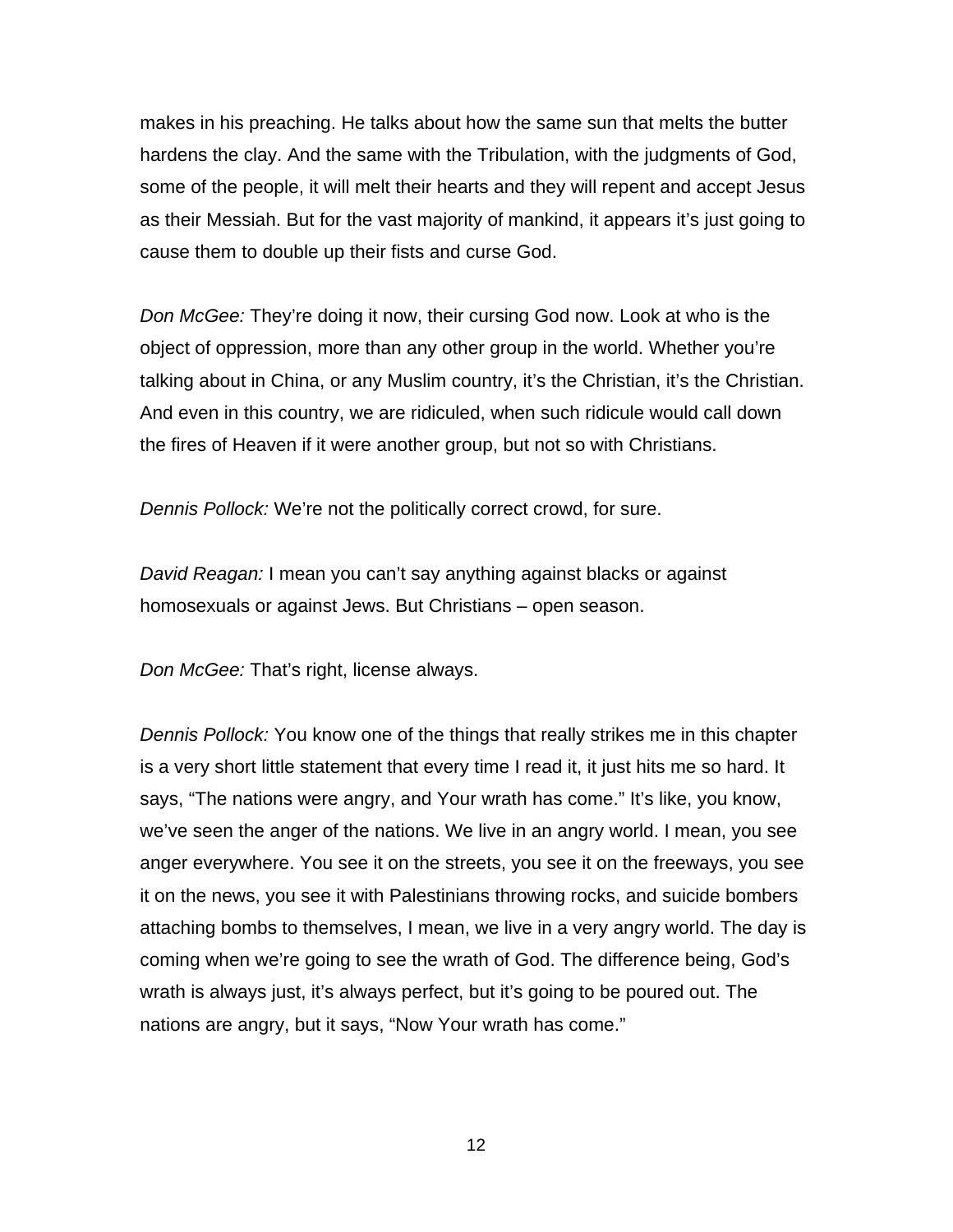*David Reagan:* Fellows, we have less than a minute for our discussion and I just can't let it go without saying, aren't you amazed at the persistence of Satan? It says he knows Bible prophecy and yet he still is fighting and trying to do everything he can to overthrow the throne of God in the middle of the Tribulation – tries one last time to take God's throne.

*Don McGee:* He knows his time is short.

*David Reagan:* You talk about self-deception, now this is self-deception. Dennis Pollock: It's a great example of how you can be extremely intelligent, I mean, his intelligence is probably off the charts, and yet, utterly foolish, jus a total fool.

*Don McGee:* Condition of the heart, that's the key.

*David Reagan: It really is, and there are so many people who are like that in so* many different ways. Well, I appreciate your comments about these particular chapters. I hope that you the viewer will take a moment to read these chapters and let God speak to your heart about what He wants to tell you, because, remember, the word of God is, "alive and active and sharper than a two edged sword," and He will bring some of these passages alive and quicken them to your heart as you read them.

### **Part 4**

*David Reagan:* As we bring our program to a close, I would like to emphasize a comment that is made in Revelation 12:11. That verse says there will be some people in the midst of the Tribulation who will be able to overcome Satan, "because of the blood of the Lamb." Gentlemen, what in the world does that mean?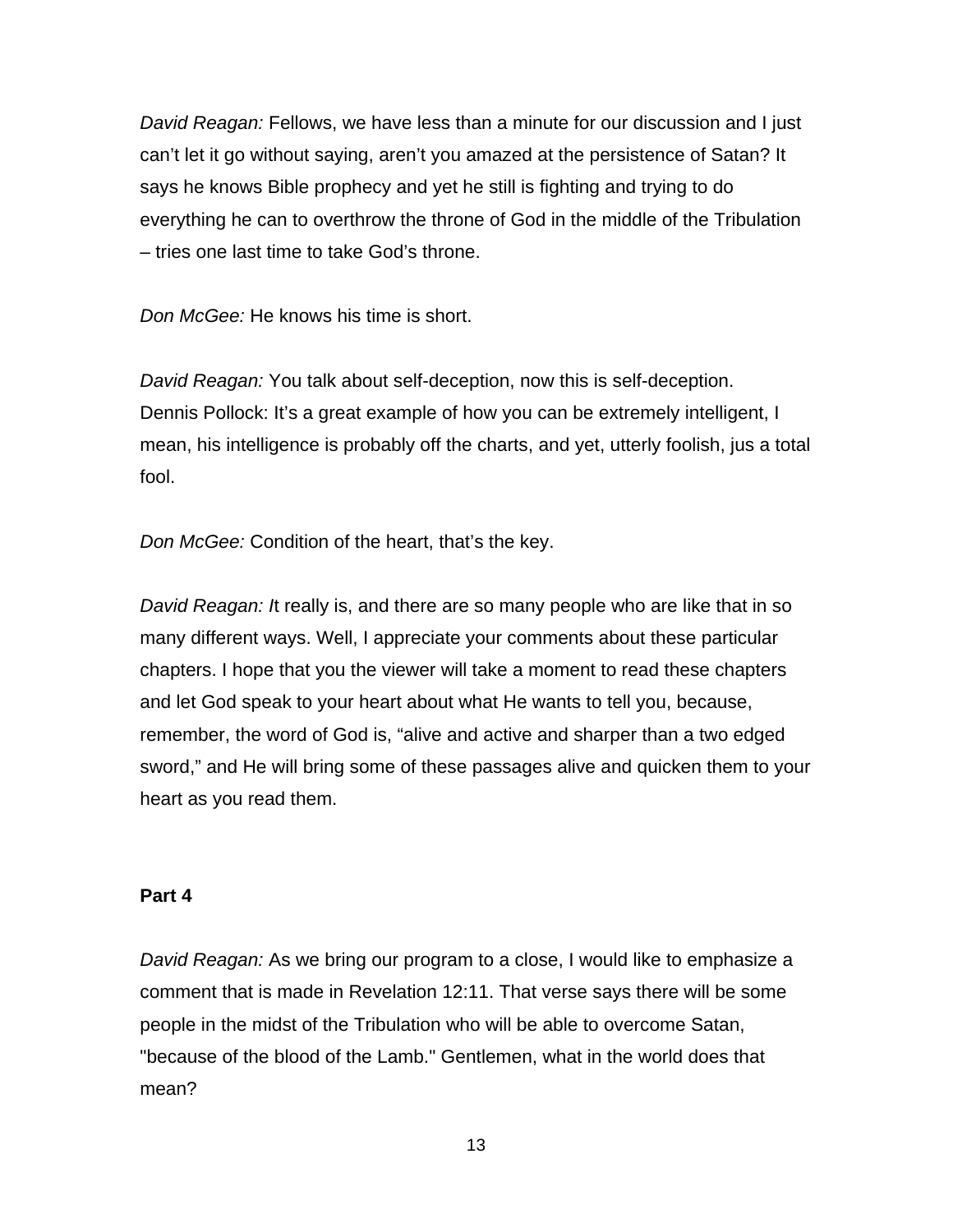*Don McGee:* Dave, the term refers to the blood of Jesus Christ. The Bible teaches from the beginning to end that there is no forgiveness of sin apart from the shedding of blood. In Old Testament times people sacrificed animals to atone for their sins, but these sacrifices were insufficient. There was no way that the blood of an animal could atone for the sins of a Man. The sacrifices served merely as acts of faith that reminded them of their need for a Savior -- a perfect Man who would serve as their sin substitute. Each year at Passover, they would sacrifice a perfect lamb -- one without any blemishes. That sacrifice pointed prophetically to the day when their Messiah would come and live a perfect life and then die for their sins. That's the reason that John the Baptist proclaimed Jesus to be "the Lamb of God." Jesus was crucified at Passover. He was our perfect sacrificial lamb, for He had no sin. Our sins were placed upon Him and He became our substitute, dying in our place for our sins. That's why no one can be saved apart from faith in Him.

*David Reagan:* Dennis, how in the world can a person apply the blood of Jesus to his sins today?

*Dennis Pollock:* Well, Dave, the process is so simple that most people find it hard to believe. Basically what one must do is put his faith and his trust in Jesus as his Savior. And that is done by confessing to God that you are a sinner, asking God to forgive you, and then receiving Jesus into your heart as your Lord and Savior. When you do that, your sins are placed under the blood of Christ, and they are forgiven by God and they are forgotten. They will never be held against you again.

*David Reagan:* Wow! That is really something. That is really salvation by grace through faith! You know folks, you don't just earn it; you just simply reach out and you receive it by faith.